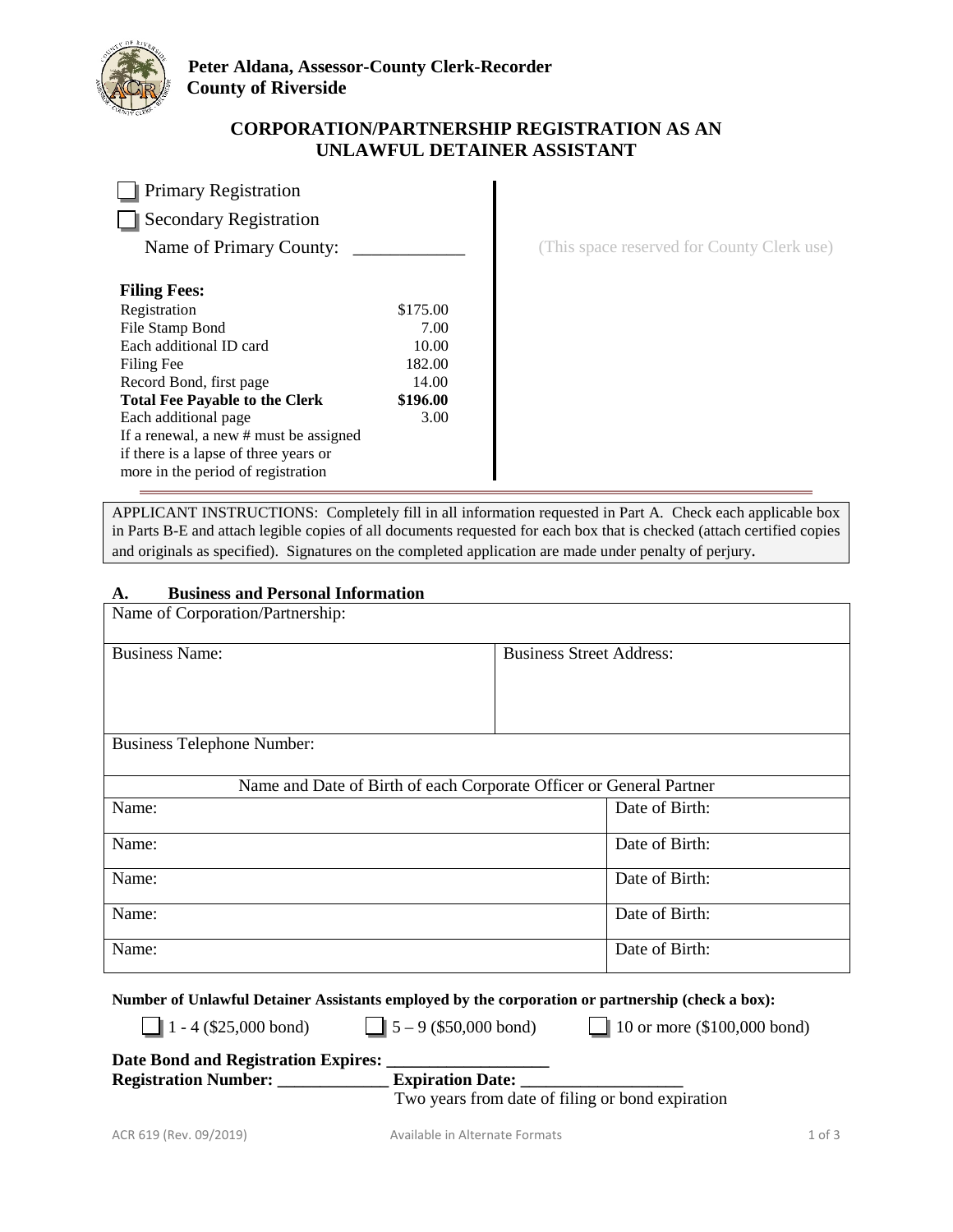### **Answer each question and check applicable boxes in Sections B, C, D, E and F**

**Note**: This information must be provided for each corporate officer or general partner

#### **B. Disbarment/Suspension**:

 Is any officer or general partner presently disbarred or suspended from the practice of law pursuant to Business and Professions Code  $§6100-6117$ ? **YES**  $\Box$  **NO** $\Box$ **Name** of corporate officer(s) or general partner(s) for whom disbarment or suspension information is provided:

**Date** of disbarment or suspension:

# **C. Civil Judgment:**

 Has any officer or general partner been held liable in a final judgment or a stipulated judgment entered in a civil action that alleged fraud, use of an untrue or misleading representation, or use of an unfair, unlawful or deceptive business practice?

| $YES \tN$ NO $\Box$ (Attach certified copy of each judgment)                               |
|--------------------------------------------------------------------------------------------|
| <b>Name</b> of corporate officer(s) or general partner(s) for whom judgment information is |

- provided:
- Has any officer or general partner had a civil judgment entered against them in an action arising out of negligence, reckless or willful failure to properly perform obligations as a legal document assistant or an unlawful detainer assistant?

|  |  |  |  | $\text{YES}$ NO   (Attach certified copy of each judgment) |  |
|--|--|--|--|------------------------------------------------------------|--|
|--|--|--|--|------------------------------------------------------------|--|

**Name** of corporate officer(s) or general partner(s) for whom judgment information is provided:

- **D. Criminal Conviction:** (**Note**: Conviction means a plea or verdict of guilty or a conviction following a plea of *nolo contendere*. Any conviction dismissed under Penal Code §1203.4 must be included.)
	- Has any officer or general partner been convicted of a felony?  $YES \nightharpoonup \nightharpoonup \nightharpoonup \nightharpoonup \nightharpoonup$ **(Attach certified copies of each conviction and disposition)**

**Name** of corporate officer(s) or general partner(s) for whom conviction information is provided:

 Has any officer or general partner been convicted of a misdemeanor unlawful practice of law or contempt of the authority of a court under Business and Professions Code  $§6125$  or 6127? **YES NO** 

```
(Attach certified copies of each conviction and disposition)
```
**Name** of corporate officer(s) or general partner(s) for whom conviction information is provided:

 Has any officer or general partner been convicted of a misdemeanor violation of the provisions on legal document assistants and unlawful detainer assistants under Business and Professions Code  $§6400-6416$ ? **YES**  $\Box$  **NO** $\Box$ **(Attach certified copies of each conviction and disposition)**

**Name** of corporate officer(s) or general partner(s) for whom conviction information is provided: